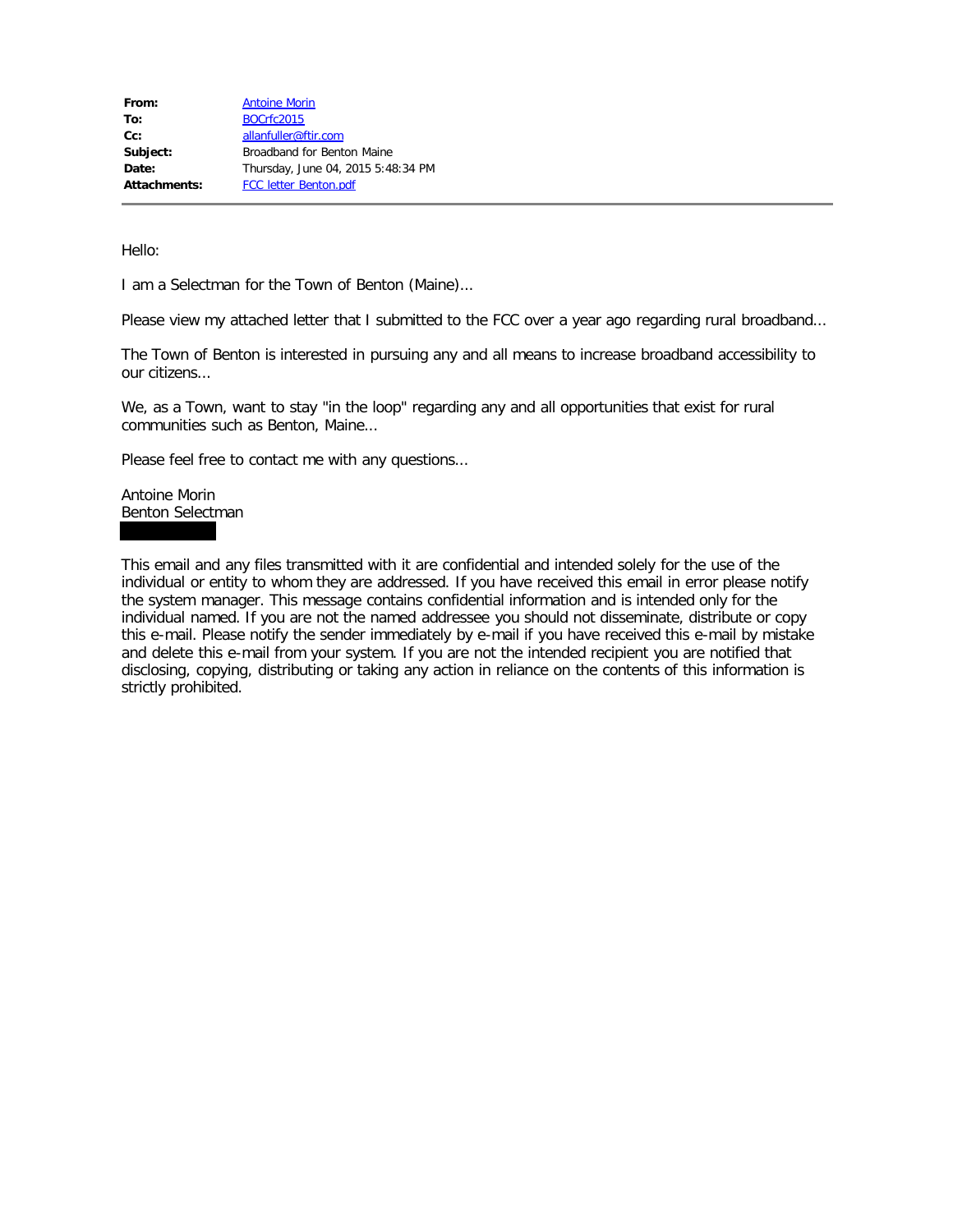

 Town of Benton 1279 Clinton Ave. Benton, ME 04901 Tel: 207-453-7191 Fax: 207-453-4428

March 7, 2014

# **Letter – Expression of Interest VIA ECFS**

Chairman Thomas Wheeler Commissioner Mignon Clyburn Commissioner Jessica Rosenworcel Commissioner Ajit Pai Commissioner Michael O'Rielly Jonathan Chambers Federal Communications Commission 445 12th Street, SW 20024 Washington, DC

# **Re: Expression of Interest – Rural Broadband Experiments Connect America Fund, WC Docket No. 10-90**

Dear Chairman Wheeler, Commissioners, and Mr. Chambers,

This letter is to express the **Town of Benton's** (Maine) interest in participating in the Rural Broadband Experiments announced at the January  $30<sup>th</sup>$  FCC Open Meeting. While we do not have a specific project to propose, we take this opportunity to document Benton's need for high-speed Internet service. We respectfully ask the Federal Communications Commission to consider our area's need when making decisions regarding the Rural Broadband Trials and any future initiatives related to the Connect America Fund.

# **Background**

Benton is a bedroom community with a number of rural residents that lack high-speed Internet service. Like many rural Maine towns, Benton is transitioning into the 21<sup>st</sup> Century, having seen a number of manufacturing jobs leave the area. Broadband is currently available to some, but not all residents. Enabling all residents access to reasonably priced high-speed Internet services would go a long way to making Benton competitive with similar New England communities.

Benton is a town in Kennebec County, Maine. It was formed in 1842, as a subdivision of the Town of Clinton. As of the census<sup>[2]</sup> of 2010, there were 2,732 people, 1,104 households, and 792 families residing in the town. The town has a total area of 29.06 square miles, of which, 28.41 square miles of it is land and 0.65 square miles is water.

### **Geographic Territory**

Benton has mainly rural farmland with small clusters of residential settings dispersed along the various roads and streets that lead to them. A mix of fiber to the home along with strategically placed Wi-Fi, would best serve our community.

The project will target the following census tracts: 230110220001011